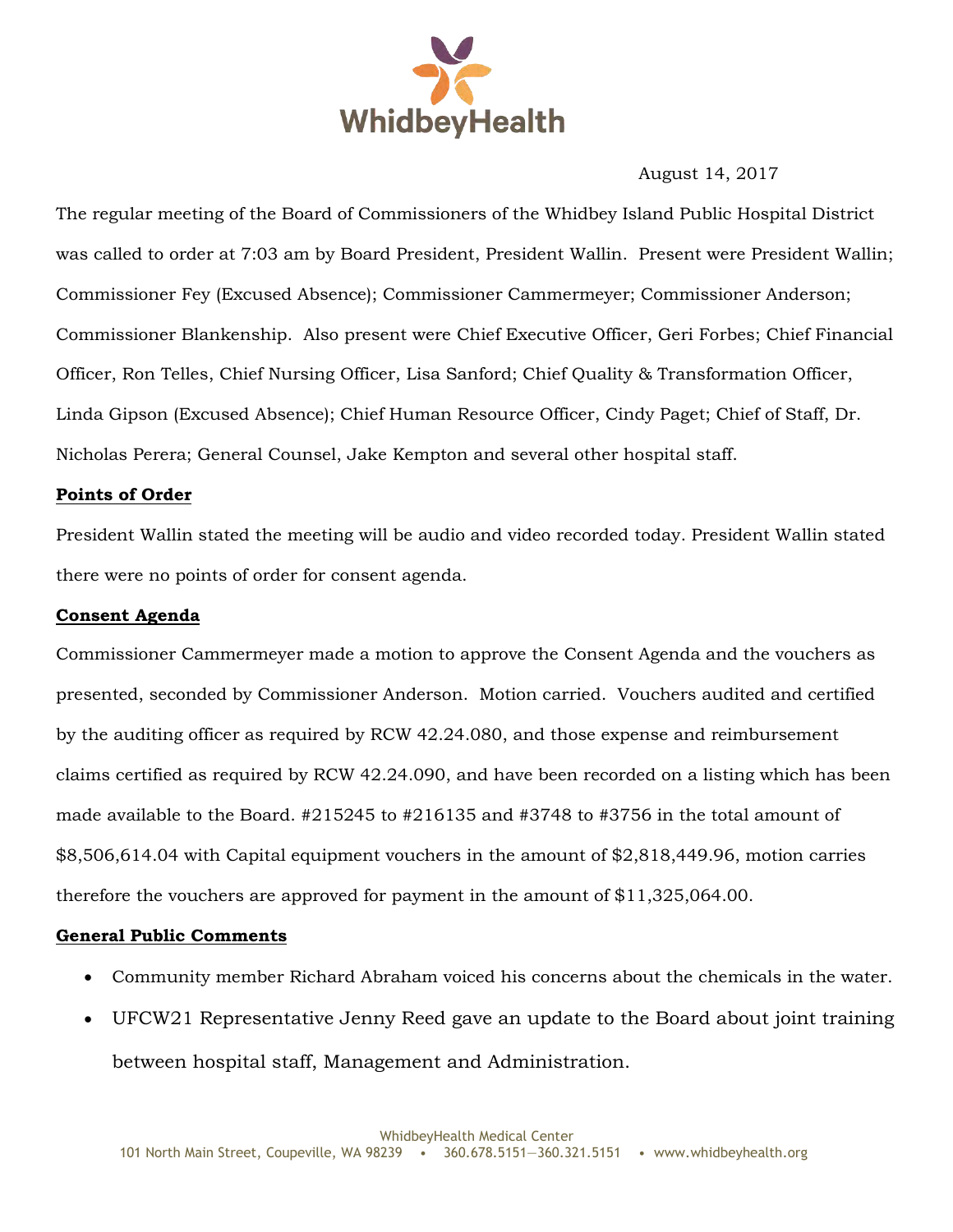

# **Nursing**

Lisa Sanford, CNO

- Currently working with staff working on strengths and.
- Thanks to Trish Nielsen & Patsy Kolesar for their leadership and improving work flows.
- Patients have expressed appreciation for the new wing.

## **Quality & Patient Safety**

Geri Forbes gave a brief Quality update in Linda Gipson's absence.

- Working on grants to develop and test programs.
- Working to develop process improvement programs.

## **Quality Committee Dashboard Report – QRTLY**

### **Medical Staff Report**

Chief of Staff Report: Dr. Nick Perera, Chief of Staff reported the following:

• Tour de Whidbey held on August 18<sup>th</sup>

Dr. Nicholas Perera presented the following Initial Appointments.

Nancy Sharma, MD Provisional Courtesy

Debra Callahan, MD Provisional Courtesy

Commissioner Cammermeyer made a motion, seconded by Commissioner Anderson to

approve the Initial Appointment as presented. Motion carried.

Dr. Nicholas Perera presented the following Reappointments.

Benis Babusis, MD Courtesy

Ann Dannhauer, MD Active

Brendan McCullough, MD Courtesy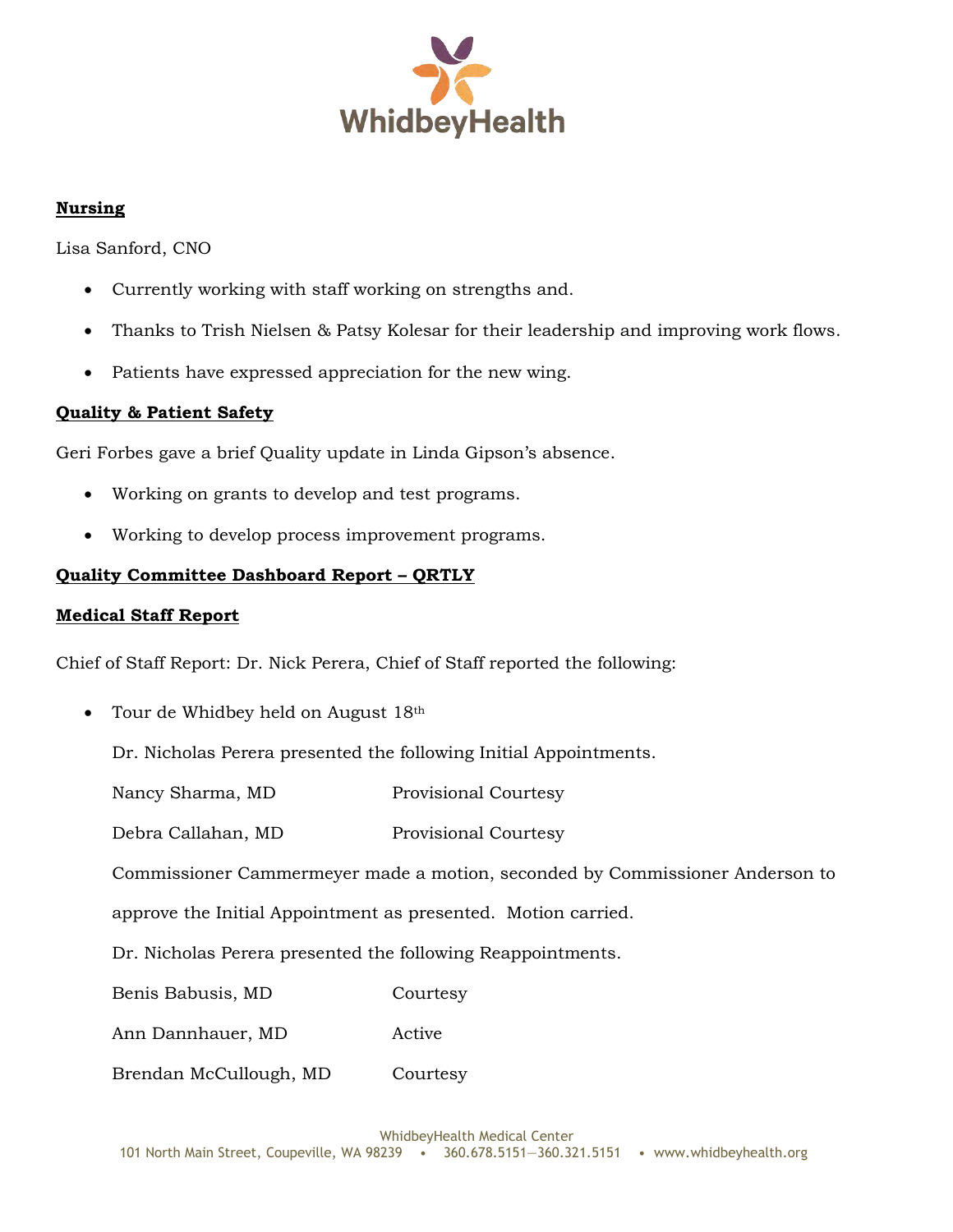

John McGowan, MD Courtesy Nancy Neubauer, MD Courtesy Ross Ondersma, MD Courtesy Rosa Rangel, MD Active Commissioner Cammermeyer made a motion, seconded by Commissioner Anderson to approve the Reappointments as presented. Motion carried.

# **Staff and Status Reports from Administration**

## Administrative Update

Geri Forbes, CEO reported the following:

- Thanks to Environmental Services, Engineering & IT departments for their hard work in preparation of the opening of the new wing.
- We have started tour of the new wing. Bob Zylstra, (WNT Award recipient honored for his work at WhidbeyHealth). We have also had the County Commissioners from the County, Senator Rick Larsen, Sen. Barbra Bailey also come to tour the new wing.
- Geri gave an update on recent new hires.
- 1st patients moved to the new wing were Alicia Vogt and her newborn daughter Teagan Rose.
- First baby born in new wing was Landon Henshaw son of Tiffany & Ayron Henshaw.
- EMS continues its strong involvement in the community by attending many events.
- Employee Picnic was held on August 2nd. Commissioner Cammermeyer & Commissioner Blankenship attended.
- Tour de Whidbey will be held on August 19th
- Polly Harpole Hospital Guild will be held on August 17th at Rocky Point Picnic Area.